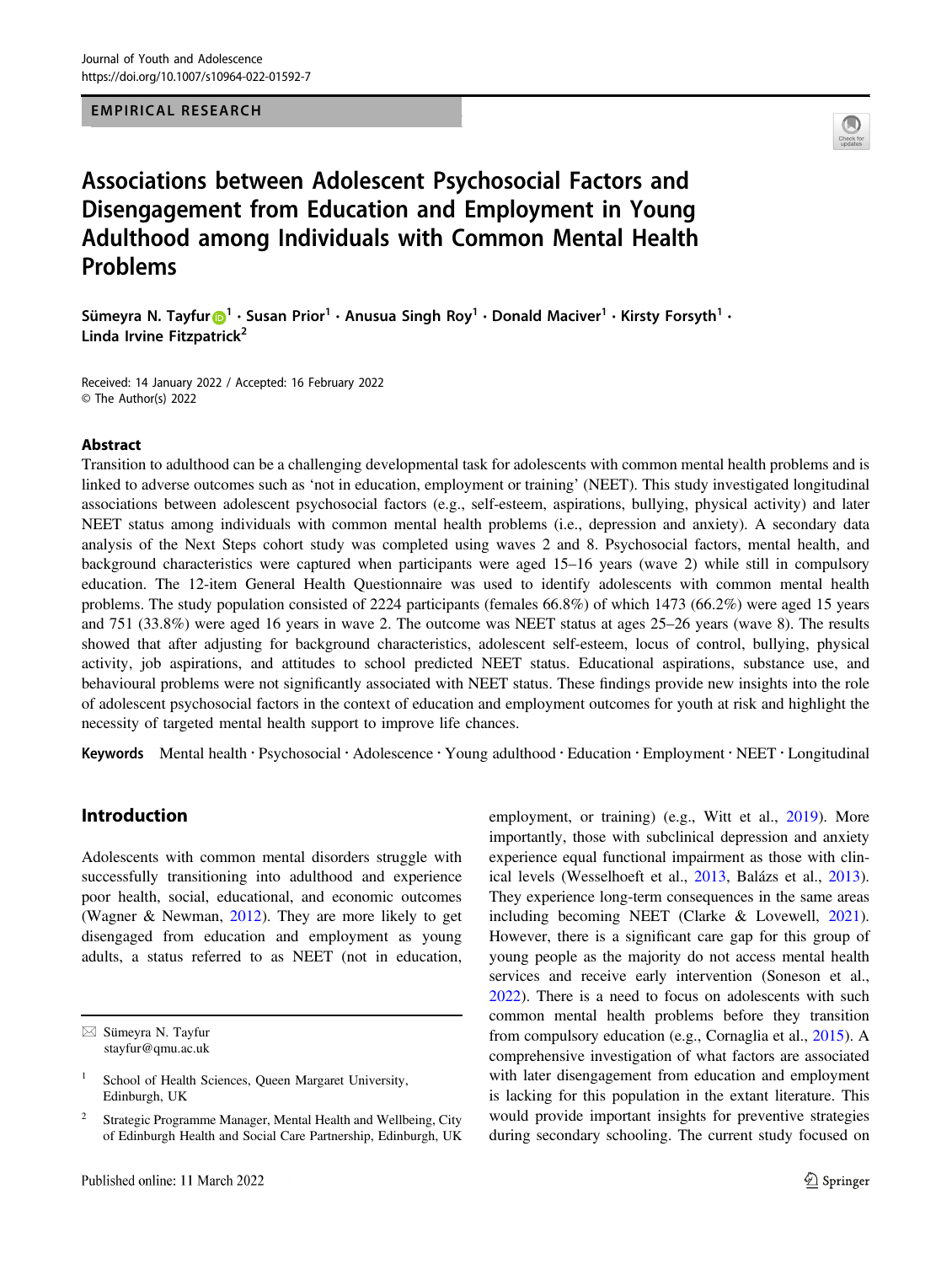longitudinal associations between adolescent psychosocial factors and NEET status in young adulthood among individuals with common mental health problems.

Adolescents with mental health problems pose a serious and growing issue as a public health challenge. Among secondary school-aged adolescents in England, one in six (17.6%) is identified with a probable mental disorder, an increase from 13.6% in 2017 (Clarke et al., [2020](#page-10-0)). Depression and anxiety are the most common mental disorders experienced by young people (Clarke et al., [2020](#page-10-0)). Prevalence is higher in female adolescents than males (Balázs et al., [2013](#page-10-0)). Adolescents are least likely to seek treatment compared to any other age group and only about half access services in England (Soneson et al., [2022\)](#page-11-0). One of the reasons is under-identification of needs (Soneson et al., [2022](#page-11-0)). They are poorly understood, go unrecognized by the school services, and lack the support they need at an early stage which leads to more severe psychopathology (Baksheev et al., [2011](#page-10-0)). Long-term consequences of such problems regarding impaired role functioning have gained increasing recognition and the impact appears to be substantial and greater than that associated with physical disorders (e.g., Mojtabai et al., [2015](#page-10-0)).

Adolescents with common mental health problems face unique challenges when transitioning from school to further education and employment. They experience adverse labour market outcomes in adulthood such as reduced employment and earnings (e.g., Fletcher, [2013](#page-10-0)). They are also more likely to become NEET in young adulthood (e.g., Cornaglia et al., [2015;](#page-10-0) Witt et al., [2019](#page-11-0)). In the UK, recent figures show that the total number of people aged 18 to 24 years who are in NEET status is 744,000 which represents 13.8% of young adults in the same age range (Office for National Statistics, [2021](#page-11-0)). There are consequences to being NEET such as health, societal and economic burden to the government and poor health, prolonged unemployment, low wages, and social exclusion to the individual (Arnold & Baker, [2013\)](#page-10-0).

Exploration of risk factors for becoming disengaged from education and employment is necessary to identify targeted preventive strategies for adolescents with common mental health problems during compulsory education. This is crucial not just because of the associated long-term consequences, but also because intervention is difficult once they become disengaged and there is a high recurrence rate (Arnold  $& Baker, 2013$ ). A young person who enters NEET category once is 7.9 times more likely to become disengaged again (Arnold & Baker, [2013\)](#page-10-0). A simple measure such as the 12-item General Health Questionnaire (GHQ-12) is applicable in secondary school settings to identify those with common mental health problems (Baksheev et al., [2011\)](#page-10-0). It is also useful for predicting who is at risk of getting disengaged from education and employment

(Cornaglia et al., [2015\)](#page-10-0). Early identification through screening at schools using GHQ-12 rather than relying on help-seeking would aid in preventing development of severe psychopathology and lead to better long-term outcomes (Baksheev et al., [2011\)](#page-10-0).

Research has mainly focused on background characteristics as risk factors for NEET. Socioeconomic disadvantage, single-parent household, being a young carer or teenage parent, and educational attainment are some of the key risk factors (Dorsett & Lucchino, [2014,](#page-10-0) Pitkänen et al., [2021](#page-11-0)). There are a number of additional important psychosocial risk factors at play. Psychosocial is an umbrella term that describes the intersection and interaction of social, cultural, and environmental influences on the mind and behaviour (American Psychological Association, [2020](#page-10-0)). A recent systematic review identified that various domains of adolescent psychosocial factors such as behavioural problems and bullying are associated with education and employment status in young adulthood (Tayfur et al., [2021\)](#page-11-0). Attitudes to school has also been associated with later education and employment status (Duckworth & Schoon, [2012,](#page-10-0) Spengler et al., [2018](#page-11-0)). Since no risk factor occurs in isolation in shaping a developmental outcome (Duckworth & Schoon, [2012\)](#page-10-0), it is important to identify the independent and relative role of these psychosocial factors with disengagement from education and employment for vulnerable youth.

## Current Study

Adolescents with common mental health problems are poorly understood in their transitions from school to further education and employment. The current study aims to identify longitudinal associations between adolescent psychosocial factors and subsequent NEET status among this population in a nationally representative sample of secondary school students. More specifically, the study focuses on behavioural problems, bullying, substance use, self-esteem, locus of control, physical activity, attitudes to school, and educational and job aspirations. Two research questions are addressed. Are there any significant differences in the background characteristics of a nationally representative sample of adolescents with common mental health problems who become engaged in or disengaged from education and employment in young adulthood (Research Question 1)? What are the independent and relative associations of adolescent psychosocial factors with disengagement from education and employment in young adulthood after controlling for background characteristics of a nationally representative sample of adolescents with common mental health problems (Research Question 2)?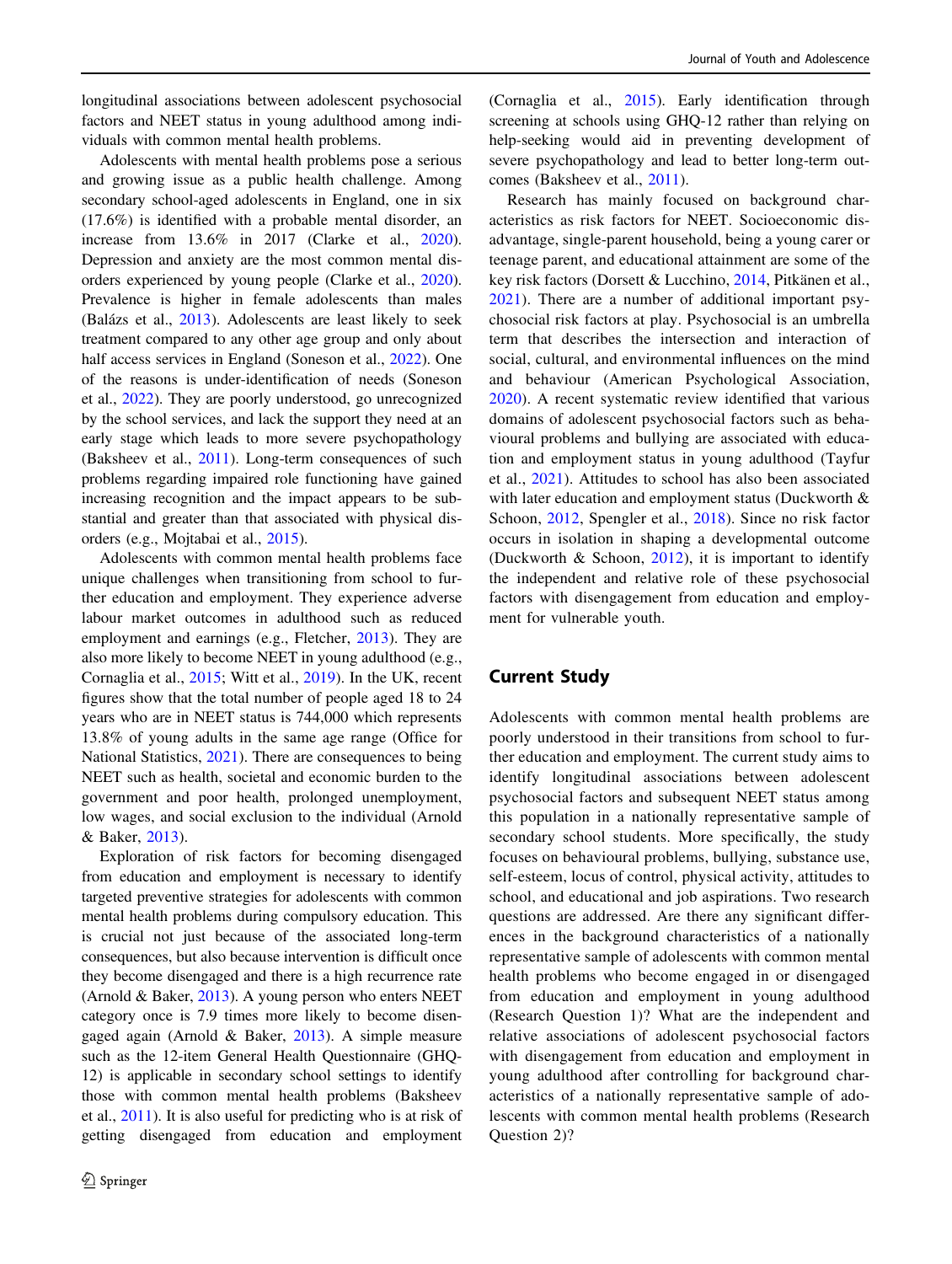## Methods

## Study Population

The Next Steps cohort study (previously known as the Longitudinal Study of Young People in England) is a nationally representative eight-wave survey of youth in England which provides an excellent opportunity to examine prospective associations of a broad range of psychosocial factors and education and employment outcomes in a relatively large national sample. The Next Steps has surveyed young people from 892 schools annually since 2004 starting with respondents of age about 14 years ( $n = 15,770$ ) to age 25–26 years ( $n = 7,707$ ) in 2015. The data from waves 2 (age 15) and 8 (age 25), collected in 2005 and 2015, respectively are used in this study. wave 2 was selected because participants were aged 15–16, therefore, preparing to transition from compulsory education. A 10-year followup between the selected waves eliminates the turbulent phase of transition into adulthood, a demanding process with many dimensions, in order to investigate developmental outcomes including educational and occupational engagements (Scales et al., [2016](#page-11-0)). Appropriate weights are supplied within the dataset for the analyses to account for the complex survey design and attrition. Detailed methodology regarding the complex design features (twostage probability proportional to size sampling procedure with disproportionate stratification) and ethical approval of the dataset can be reached from the available documentation of the Centre for Longitudinal Studies and the dataset can be accessed through UK Data Service (University College London, UCL Institute of Education, Centre for Longitudinal Studies [\(2021](#page-11-0))).

The sample is restricted to those with common mental health problems using the GHQ-12 available in wave 2. GHQ-12 is widely used as a nonspecific measure of common mental disorders (Lundin et al., [2016](#page-10-0)). It is used in public health surveys including a valid use among adolescent populations (e.g., Baksheev et al., [2011\)](#page-10-0). It is scored between 0 and 12 and the recommended optimal cut-off thresholds are either  $\geq 2$  or  $\geq 3$  (Lundin et al., [2016](#page-10-0)). Both perform equally well at distinguishing cases from non-cases (Lundin et al., [2016\)](#page-10-0). The former was selected as there was no need to be stringent given the literature. Figure [1](#page-3-0) shows the selection of the data for the current study. The merging of wave 2 and wave 8 led to a sample of 7,031 participants who responded in both waves. Then, the sample was disaggregated using the GHQ-12 and  $\geq$  2 as the cut-off point which reduced the sample size to 2,387. Long-term illness/ disability which affected the participants' schooling was measured in wave 2. This was indicative of serious disorders that interfered with schooling likely requiring special education; therefore, these individuals were excluded from

the sample which further reduced the sample size to 2,238. It was expected that all participants have the current activity status available in wave 8 which is the dependent variable in the current study. Those who did not have this information available were excluded which led to a total of 2,225 participants. There was one participant aged 27 in wave 8 which did not fit the age criteria of the current study because young adulthood is typically defined as ages between 18–26 so that case was excluded (Arnett, [2000](#page-10-0)). These steps led to a final sample size of 2,224 in the current study. While 66.2% of participants ( $n = 1473$ ) were aged 15 years, 33.8% were 16 years old  $(n = 751)$  in wave 2. However, they were all in the same compulsory school year. None of the participants was in care and all were living in private households.

## Measures

#### Psychosocial factors

Self-esteem It was defined on participant's response to how much a young person has been thinking of himself/ herself as a worthless person recently (Mendolia & Walker, [2015](#page-10-0)). This item was measured on a 4-point Likert scale. 'Not at all' was the reference category in the analyses.

Locus of control It was defined based on whether a participant agrees that if he/she works hard at something, then he/she would usually succeed. If the participant agreed, then it was coded as 'internal' (Ng-Knight & Schoon, [2017](#page-10-0)).

Educational Aspirations It was measured by a young person's intentions after year 11 with categories of staying on in full-time education reflecting high aspirations or leaving full-time education as low educational aspirations. If the response was 'don't know', it was coded as 'uncertain' (Gutman & Schoon, [2018](#page-10-0)).

Job aspirations The item available in the dataset includes whether a participant had a paid job during term time. If the respondent agreed, then it was coded as a 'yes'. Those engaging in work during school are expected to have higher aspirations towards a career track after compulsory education (Baert et al., [2017](#page-10-0)).

Physical activity It was defined based on self-reporting of frequency of doing sports such as football or swimming. While being active most days was coded as 'high' averaging about once a week was coded as 'moderate' and those who responded as 'hardly ever' and 'never' were categorized as 'low or none' parallel to the recommendations by World Health Organization (World Health Organization, [2020](#page-11-0)).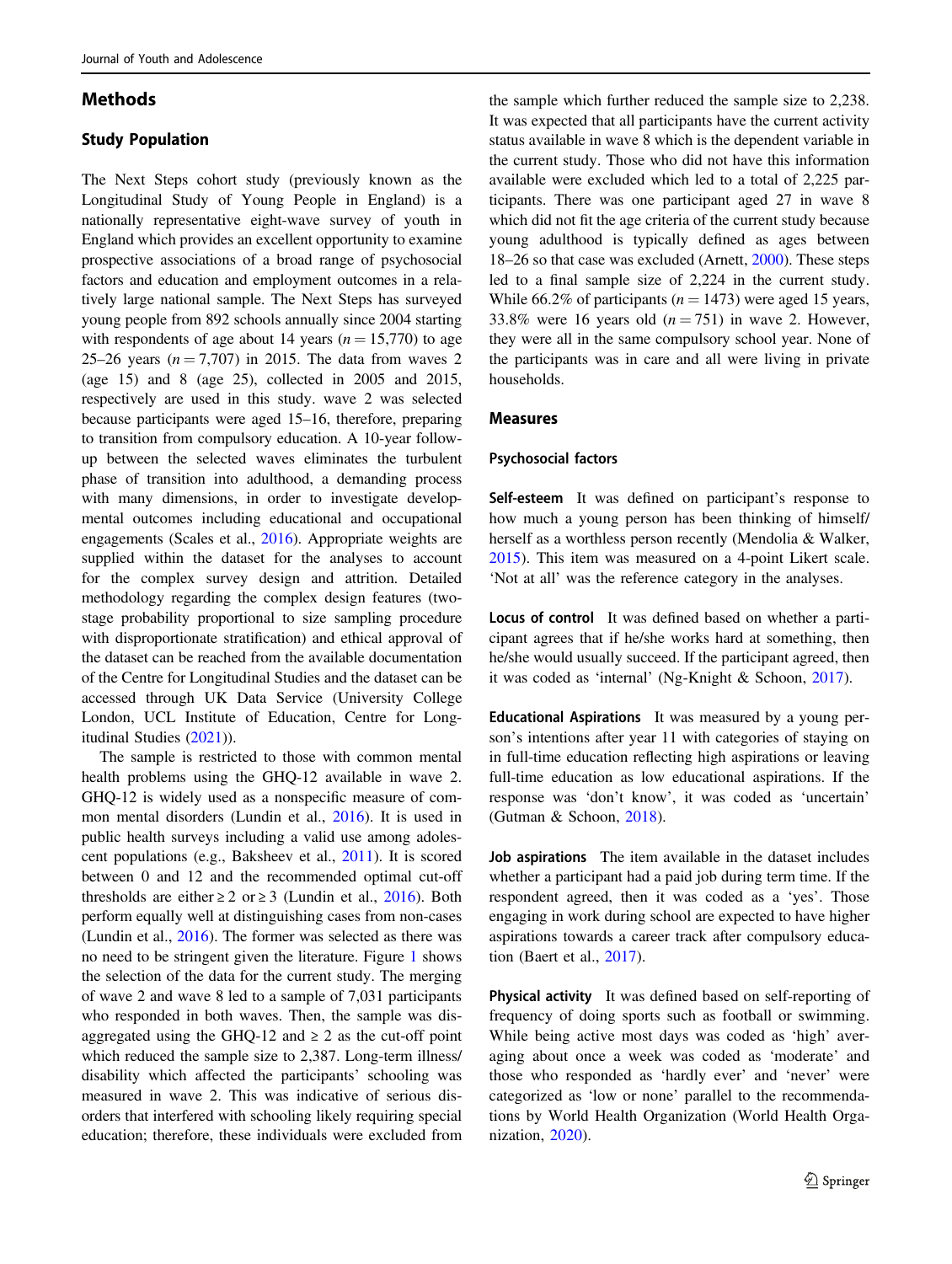<span id="page-3-0"></span>



Attitudes to school It was measured by a participant's response to twelve items related to feelings about school. It sums answers to those attitudinal questions and ranges from 0–48 with higher scores indicating more positive attitudes (Duckworth & Schoon, [2012](#page-10-0)). The Cronbach's alpha is 0.82. Confirmatory factor analysis showed that the twelve items all loaded satisfactorily on a single factor (all std. loadings > 0.3,  $p < 0.001$ ).

Bullying This is a derived variable made available within wave 2 based on any self-reporting of a participant being bullied in any way since the start of the cohort study. If the respondent reported being bullied, it was coded as a 'yes' consistent with previous studies (Strøm et al., [2013](#page-11-0)).

Substance use Adolescents were considered to engage in harmful substance use if they agreed to at least two of the three items based on whether they had a proper alcoholic drink, smoked cigarettes, or tried cannabis in the last year. Similar measures have been used in previous research (Goldman‐Mellor et al., ([2016\)](#page-10-0)).

Behavioural problems It was defined based on whether a participant had taken part in public disturbance, shoplifting, vandalizing public property, or graffitiing in the last year. If the participant agreed to at least one of the four items, it was coded as a 'yes'. These items have been included in the Edinburgh Study of Youth Transitions in Crime (Smith & McVie, [2003](#page-11-0)).

NEET status It was based on participant's main activity status reported at age 25–26 years. Young adults who were NEET were identified as those who were unemployed and not enroled in school, training, an apprenticeship, or post-secondary education (Office for National Statistics, [2021\)](#page-11-0). Of the sample, 12.4% were in NEET status at age 25–26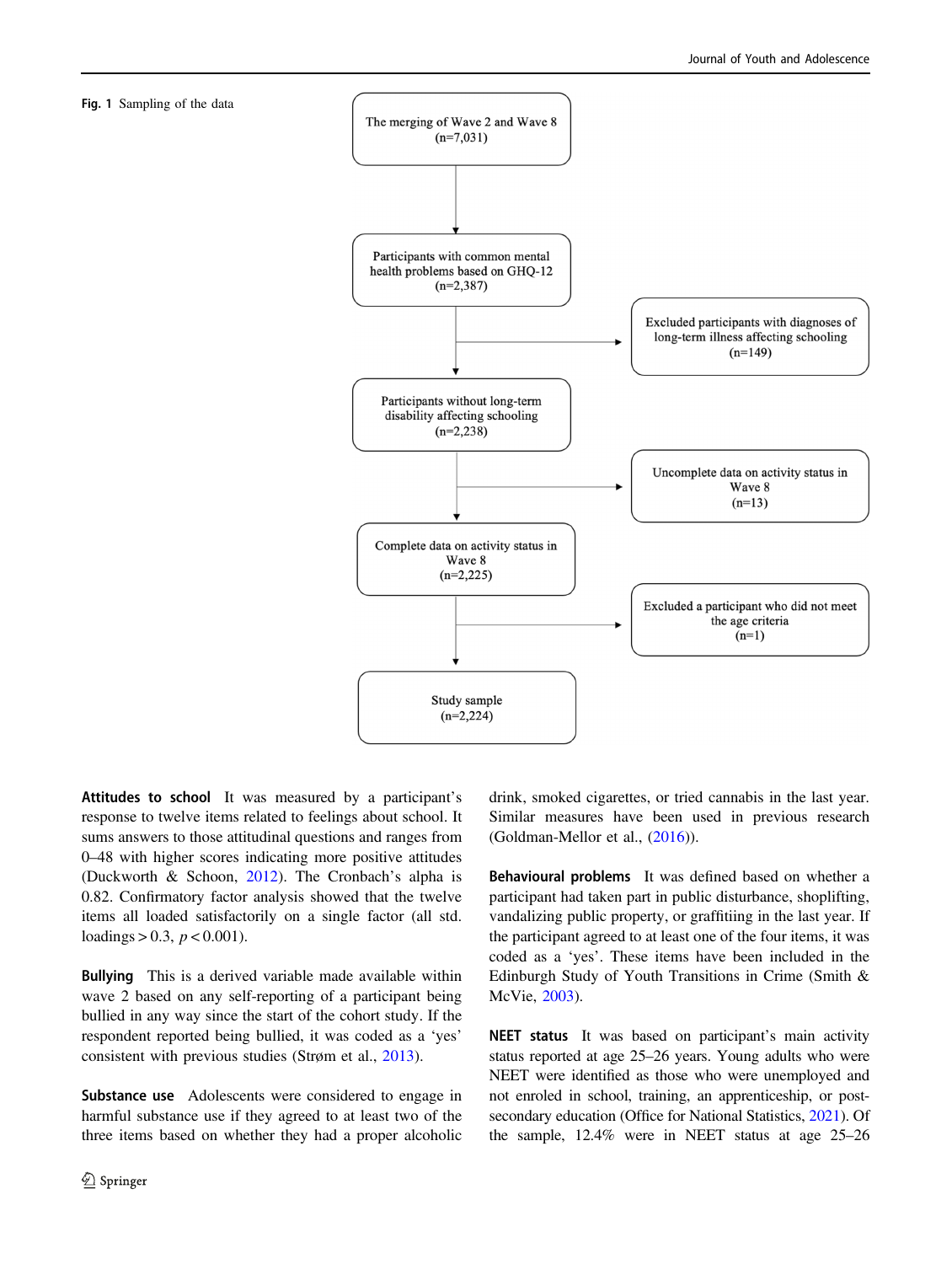years ( $n = 276$ ). The majority of respondents classified as NEET were unemployed (43.1%). A further 41.7% reported their main activity as looking after the home. The remaining 15.2% were doing voluntary (unpaid) work, travelling or were NEET due to illness or disability.

#### Control variables

Sex Sex was self-reported by the participants. It was coded as 'female' and 'male'.

Socioeconomic status It was defined based on the English Index of Multiple Deprivation (IMD) rounded scores available in wave 2. IMD categorizes areas in England based on seven domains of deprivation including income, employment, health, education and training, housing and services, living environment, and crime. It ranges between 1 and 86 and as the score increases, deprivation also increases.

Ethnicity It was reported as respondents self-identifying into eight categories: White, Mixed, Indian, Pakistani, Bangladeshi, Black Caribbean, Black African and other. Due to a small proportion of respondents in some of these categories, it was dichotomized as 'White' and 'Other'.

Caring responsibility It was measured by self-reporting of whether a participant was looking after someone in the household with a binary variable as 'yes' and 'no'. Potential young carers or teenage parents were expected to fall into this category.

Family composition It was based on parent reports and derived into five categories: Married, cohabiting, lone father, lone mother, and no parent. Due to small proportion, these categories were combined as 'married/cohabiting' and 'single/no parent'.

## Statistical Analyses

The associations between background characteristics and NEET status were examined by using the Pearson Chisquare test and are presented as the Rao-Scott adjusted statistic. For the correlations between dichotomous categorical variables, the Chi-square test is used, and the phi coefficient (same as Cramer's v) is reported to show the strength of correlations. If more than two categories were present, then the Cramer's v is reported since the phicoefficient is only applied to two dimensional tables. For the correlations between continuous variables, the Spearman test is carried out and the Spearman's rho is reported whereas for a correlation between a categorical and a continuous variable, the Kruskal–Wallis test was carried out and the Epsilon-squared is reported. Psychosocial factors and subsequent NEET status were examined with binary logistic regression analyses. Results for the logistic regression analyses are presented as odds ratios of being in NEET status at follow-up. The multivariable logistic regression model is adjusted for sex, ethnicity, socioeconomic status, caring responsibility, and family composition.

All analyses were conducted using the R software (R Core Team, [2021](#page-11-0)). All analyses were weighted to account for complex sampling design and attrition. Survey package in R was mainly used for this purpose (Lumley, [2020\)](#page-10-0). Less than 6% data was missing for each variable and therefore complete case analysis was carried out. However, this has led to reduction in the sample size from 2224 to 1,849 in the multivariable logistic regression model. When more than 10% of cases have missing data, multiple imputation is recommended (Langkamp et al., [2010\)](#page-10-0). It is not possible to establish from the observed data alone whether the pattern of missingness is 'missing at random' (MAR) or 'missing not at random' (MNAR) (White et al., [2011\)](#page-11-0). Missing data analysis suggested the pattern is most likely MAR and certainly not 'missing completely at random' in the current study. Since this is also secondary data, a distinction cannot be made between MAR and MNAR. However, multiple imputation is a strong technique that is effective with MAR but also MNAR data, especially if less than 30–50% missing data are to be imputed (White el al., [2011\)](#page-11-0). Therefore, multiple imputation was performed for the multivariable model to compare with the results from casewise deletion which is the default in R. Since 20 imputations are recommended for 10% to 30% missingness, 20 imputations were implemented in the current study (Graham et al., [2007](#page-10-0)).

## **Results**

Table [1](#page-5-0) shows the general characteristics of the sample stratified by young adult NEET status. Of the current sample, 66.8% were female ( $n = 1486$ ) and 68.9% of participants were White  $(n = 1.533)$ . Only 5.7% had a caring responsibility within the household  $(n = 126)$  and mean socioeconomic status of the participants were 22.8. In terms of household, the majority came from English speaking (89.4%) and married or cohabiting families (78.4%). It is found that young adults who were in NEET status significantly differed in respect to some characteristics during adolescence. Differences were established in relation to sex  $(F_{\text{adj}} = 7.02, p = 0.008)$ ; caring responsibility  $(F_{\text{adj}} = 7.66,$  $p = 0.006$ ; family composition (F<sub>adj</sub> = 15.25,  $p < 0.001$ ), and socioeconomic status (t = 7.3,  $p < 0.001$ ). Ethnicity  $(F_{\text{adj}} = 0.594, p = 0.441)$  was not significant.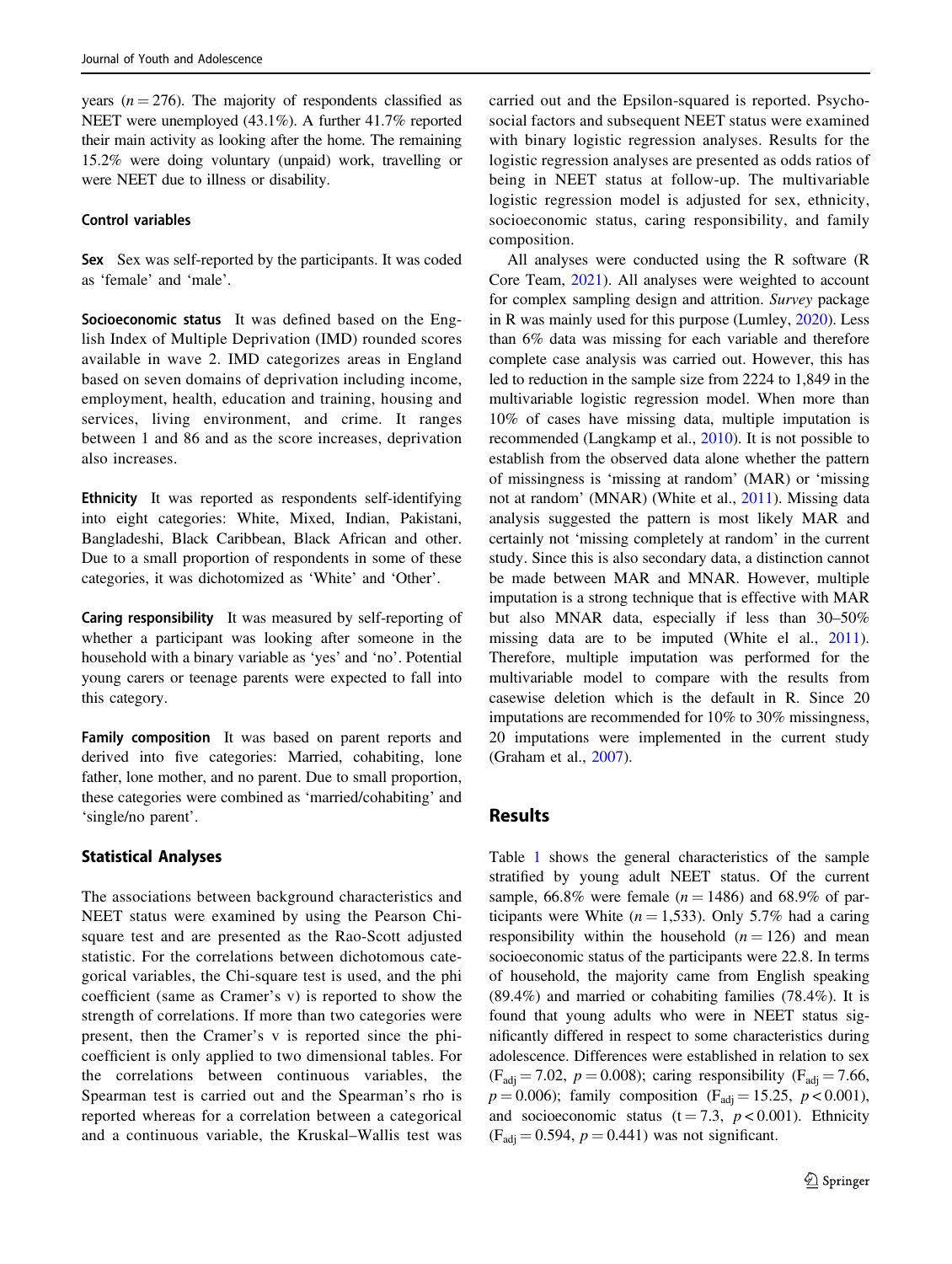#### <span id="page-5-0"></span>Table 1 Baseline characteristics of the sample stratified by NEET status at age 25–26 years

|                              |                    | Total<br>$(n = 2224)$ |           | In education,<br>employment or<br>training (EET)<br>$(n = 1948)$ |           | Not in education,<br>employment or<br>training (NEET)<br>$(n = 276)$ |           |                         |  |
|------------------------------|--------------------|-----------------------|-----------|------------------------------------------------------------------|-----------|----------------------------------------------------------------------|-----------|-------------------------|--|
|                              |                    | $n^{\rm a}$           | $\%$      | $\boldsymbol{n}$                                                 | $\%$      | $\boldsymbol{n}$                                                     | $\%$      | $\chi^2$ test           |  |
| <b>Sex</b>                   | Female             | 1486                  | (66.8)    | 1282                                                             | (65.8)    | 204                                                                  | (73.9)    | $p = 0.008$             |  |
|                              | Male               | 738                   | (33.2)    | 666                                                              | (34.2)    | 72                                                                   | (26.1)    |                         |  |
| Ethnicity $b$                | White              | 1533                  | (68.9)    | 1347                                                             | (69.2)    | 186                                                                  | (67.6)    | $p = 0.441$             |  |
|                              | Other              | 688                   | (30.9)    | 599                                                              | (30.8)    | 89                                                                   | (32.4)    |                         |  |
| <b>Caring responsibility</b> | Yes                | 126                   | (5.7)     | 99                                                               | (5.1)     | 27                                                                   | (9.8)     | $p = 0.006$             |  |
|                              | N <sub>0</sub>     | 2093                  | (94.1)    | 1844                                                             | (94.9)    | 249                                                                  | (90.2)    |                         |  |
|                              | N <sub>o</sub>     | 234                   | (10.5)    | 191                                                              | (9.8)     | 43                                                                   | (15.6)    |                         |  |
| <b>Family composition</b>    | Married/cohabiting | 1743                  | (78.4)    | 1554                                                             | (80.7)    | 189                                                                  | (70.8)    | p < 0.001               |  |
|                              | Single/no parent   | 449                   | (20.2)    | 371                                                              | (19.3)    | 78                                                                   | (29.2)    |                         |  |
|                              |                    | $n^{\rm a}$           | <b>SD</b> | Mean                                                             | <b>SD</b> | Mean                                                                 | <b>SD</b> | Kruskal-<br>Wallis test |  |
| Socioeconomic status         | (Range:<br>$1-86$  | 22.8                  | 16.9      | 21.8                                                             | 16.3      | 30.1                                                                 | 19.1      | p < 0.001               |  |

Note. All analyses are adjusted for complex survey design and attrition

<sup>a</sup>Total cell counts for each variable may not add up to 2224 and percentages to 100% due to missingness

<sup>b</sup>Other ethnicities include: Indian, Pakistani, Bangladeshi, Black Caribbean, Black African, Mixed, and Other

Table 2 Correlations between variables

| 1                 | 2                  | 3                 | 4                  | 5                  | 6              | 7                 | 8                  | 9              | 10             | 11             | 12             | 13             | 14 |
|-------------------|--------------------|-------------------|--------------------|--------------------|----------------|-------------------|--------------------|----------------|----------------|----------------|----------------|----------------|----|
|                   |                    |                   |                    |                    |                |                   |                    |                |                |                |                |                |    |
| $0.13^b$          |                    |                   |                    |                    |                |                   |                    |                |                |                |                |                |    |
| 0.16 <sup>b</sup> | 0.06 <sup>a</sup>  |                   |                    |                    |                |                   |                    |                |                |                |                |                |    |
| $0.13^b$          | 0.06 <sup>a</sup>  | 0.08 <sup>a</sup> |                    |                    |                |                   |                    |                |                |                |                |                |    |
| $0.12^b$          | 0.08 <sup>a</sup>  | $0.35^{\rm a}$    | 0.08 <sup>a</sup>  |                    |                |                   |                    |                |                |                |                |                |    |
| 0.06 <sup>b</sup> | $0.04^{\rm a}$     | $0.13^{\rm a}$    | 0.03 <sup>a</sup>  | $0.15^{\rm a}$     |                |                   |                    |                |                |                |                |                |    |
| 0.09 <sup>c</sup> | $0.10^{\circ}$     | $0.11^{\circ}$    | $0.04^{\circ}$     | 0.09 <sup>c</sup>  | $0.12^{\circ}$ |                   |                    |                |                |                |                |                |    |
| $0.05^{\rm b}$    | $0.03^{\rm a}$     | 0.11 <sup>a</sup> | $0.03^{\rm a}$     | $0.002^a$          | $0.04^{\rm a}$ | 0.03 <sup>c</sup> |                    |                |                |                |                |                |    |
| 0.07 <sup>b</sup> | 0.01 <sup>c</sup>  | 0.08 <sup>b</sup> | $0.06^{\rm b}$     | $0.05^{\rm b}$     | $0.03^{\rm b}$ | $0.04^{\circ}$    | 0.08 <sup>b</sup>  |                |                |                |                |                |    |
| 0.16 <sup>b</sup> | $0.06^{\rm a}$     | 0.11 <sup>a</sup> | 0.002 <sup>a</sup> | $0.10^{\text{a}}$  | $0.14^{\rm a}$ | 0.03 <sup>c</sup> | $0.02^{\rm a}$     | $0.22^{\rm a}$ |                |                |                |                |    |
| $0.04^b$          | 0.009 <sup>a</sup> | $0.19^{\rm a}$    | 0.09 <sup>a</sup>  | 0.003 <sup>a</sup> | $0.11^{\rm a}$ | 0.06 <sup>c</sup> | $0.16^{\rm a}$     | $0.04^{\rm a}$ | $0.02^{\rm a}$ |                |                |                |    |
| $0.05^{\circ}$    | 0.04 <sup>c</sup>  | 0.07 <sup>c</sup> | $0.05^{\circ}$     | $0.07^{\circ}$     | $0.07^{\circ}$ | $-0.05^{\rm d}$   | $0.10^{\circ}$     | $0.05^{\circ}$ | $0.02^{\circ}$ | $0.19^\circ$   |                |                |    |
| 0.10 <sup>b</sup> | $0.02^a$           | $0.05^{\rm a}$    | 0.03 <sup>a</sup>  | 0.09 <sup>a</sup>  | $0.03^{\rm a}$ | $0.05^{\circ}$    | $0.02^{\rm a}$     | $0.07^{\rm a}$ | $0.02^{\rm a}$ | $0.06^{\rm a}$ | $0.10^{\circ}$ |                |    |
| $0.03^b$          | $0.02^{\rm a}$     | $0.02^{\rm a}$    | 0.06 <sup>a</sup>  | $0.04^{\rm a}$     | $0.003^a$      | 0.03 <sup>c</sup> | 0.008 <sup>a</sup> | $0.04^{\rm a}$ | $0.04^{\rm a}$ | $0.05^{\rm a}$ | $0.11^{\circ}$ | $0.05^{\rm a}$ |    |
|                   |                    |                   |                    |                    |                |                   |                    |                |                |                |                |                |    |

 $a = Phi$  coefficient;  $b = Cramer's$  v;  $c = Espision-squared$ ;  $d = Spearman's$  rho

Bold numbers indicate statistical significance at the 5% level

Correlations between variables are reported in Table 2. The interpretation for the phi coefficient is that between 0.10–0.30 are small, 0.30–0.50 are medium and  $\geq 0.50$  are large and Cramer's v for at least 3 categories in either row or column are interpreted as 0.07–0.20 small, 0.20–0.35 medium and ≥0.35 large (Mangiafico, [2016\)](#page-10-0). As for the Epsilon-squared, between 0.01–0.08 are small, 0.08–0.26 are medium and  $\geq 0.26$  large (Mangiafico, [2016\)](#page-10-0). None of the significant correlations were found to be of large size. Since the goal is to avoid inclusion of explanatory variables correlated at  $r \geq 0.8$  (large), the significant correlations were in a range of tolerable inter-correlation for logistic regression analysis (Field, [2013](#page-10-0)).

The univariable logistic regression results are presented in Table [3](#page-6-0). Results showed that lower self-esteem (COR 2.89, 95% CI 1.89–4.42), external locus of control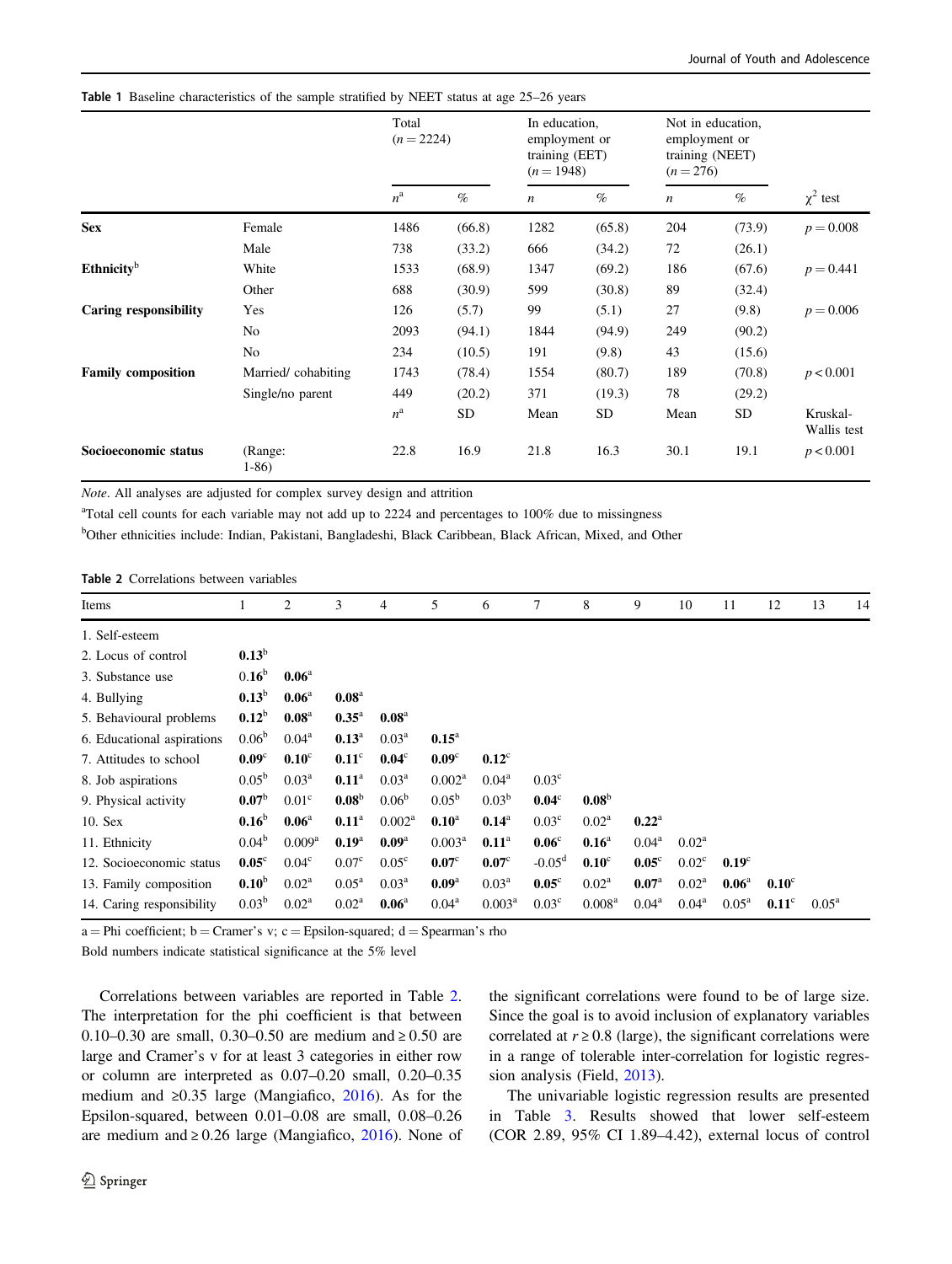<span id="page-6-0"></span>

|  |  |  |  |  | Table 3 Logistic regression analysis of adolescent psychosocial factors and young adult NEET status |  |  |  |  |
|--|--|--|--|--|-----------------------------------------------------------------------------------------------------|--|--|--|--|
|--|--|--|--|--|-----------------------------------------------------------------------------------------------------|--|--|--|--|

|                                                            |                  | Univariable analysis |                 | Multivariable analysis <sup>a</sup> |            |                 |           |
|------------------------------------------------------------|------------------|----------------------|-----------------|-------------------------------------|------------|-----------------|-----------|
|                                                            | $\boldsymbol{n}$ | <b>COR</b>           | 95% CI          | $p$ value                           | <b>AOR</b> | 95% CI          | $p$ value |
| Self-esteem<br>(Much more than usual vs. not at all)       | 2161             | 2.89                 | $[1.89 - 4.42]$ | < 0.001                             | 1.75       | $[1.06 - 2.89]$ | 0.029     |
| Locus of control<br>(External vs. internal)                | 2182             | 1.76                 | $[1.01 - 3.06]$ | 0.045                               | 1.93       | $[1.08 - 3.45]$ | 0.027     |
| Substance use<br>(Yes vs. no)                              | 2100             | 1.35                 | $[0.98 - 1.86]$ | 0.064                               | 1.02       | $[0.69 - 1.51]$ | 0.923     |
| <b>Behavioural problems</b><br>(Yes vs. no)                | 2133             | 1.58                 | $[1.13 - 2.20]$ | 0.008                               | 0.92       | $[0.61 - 1.38]$ | 0.676     |
| <b>Bullying</b><br>(No vs. yes)                            | 2125             | 0.54                 | $[0.36 - 0.79]$ | 0.002                               | 0.57       | $[0.36 - 0.90]$ | 0.017     |
| <b>Educational aspirations</b><br>(Low/uncertain vs. high) | 2224             | 1.64                 | $[1.08 - 2.50]$ | 0.021                               | 1.34       | $[0.80 - 2.25]$ | 0.262     |
| <b>Job aspirations</b><br>(No vs. yes)                     | 2221             | 1.83                 | $[1.24 - 2.72]$ | 0.003                               | 1.70       | $[1.09 - 2.65]$ | 0.019     |
| <b>Attitudes to school</b><br>(Range: 0-48)                | 2224             | 0.96                 | $[0.94 - 0.98]$ | < 0.001                             | 0.97       | $[0.95 - 0.99]$ | 0.009     |
| <b>Physical activity</b><br>(Low/none vs. high)            | 2223             | 2.60                 | $[1.68 - 4.04]$ | < 0.001                             | 1.98       | $[1.16 - 3.38]$ | 0.013     |

All analyses are adjusted for complex survey design and attrition.  $a_n = 1849$ . COR crude odds ratio; AOR adjusted odds ratio; CI confidence interval. The multivariable model additionally controlled for sex, ethnicity, socioeconomic status, caring responsibility, and family composition. Statistically significant covariates were socioeconomic status (AOR 1.03, 95% CI 1.02–1.04), family composition (AOR 1.87, 95% CI 1.28–2.73), and caring responsibility (AOR 0.53, 95% CI 0.29–0.97)

(COR 1.76, 95% CI 1.01–3.06), behavioural problems (1.58, 95% CI 1.13–2.20), low/uncertain educational aspirations (COR 1.64, 95% CI 1.08–2.50), no job aspirations (COR 1.83, 95% CI 1.24–2.72), and low/no physical activity (COR 2.60, 95% CI 1.68–4.04) in adolescence significantly increased the likelihood of being NEET as young adults whereas positive attitudes toward school (COR 0.96, 95% CI 0.94–0.98) and not being bullied (COR 0.54, 95% CI 0.36–0.79) significantly decreased odds for being NEET at age 25–26 years. Substance use was found to be insignificant at 5% level. Regarding the interpretation of the size of the odds ratios, 1.68, 3.47, and 6.71 are equivalent to Cohen's  $d = 0.2$  (small), 0.5 (medium), and 0.8 (large), respectively (Chen et al., [2010\)](#page-10-0). Therefore, effect sizes were small for behavioural problems, educational aspirations, attitudes to school, and bullying ranging from 0.54 to 1.64. Moreover, effect sizes were medium for self-esteem, locus of control, job aspirations and physical activity odds ratios ranging from 1.76 to 2.89 considering that the range is between 1.68 and 3.47 (Chen et al., [2010](#page-10-0)).

To examine whether the observed differences could be explained by variations in sex, ethnicity, socioeconomic status, caring responsibility and family composition, the analysis was adjusted for these covariates. The observed differences did not change except for educational aspirations and behavioural problems. As seen in Table 3, the multivariable logistic regression model showed that after adjustment for background characteristics, lower self-esteem (AOR 1.75, 95% CI 1.06–2.89), external locus of control (AOR 1.93, 95% CI 1.08–3.45), no job aspirations (AOR 1.70, 95% CI 1.09–2.65), and low to no physical activity (AOR 1.98, 95% CI 1.16–3.38) in adolescence significantly increased the likelihood of being NEET as young adults whereas positive attitudes toward school (AOR 0.97, 95% CI 0.95-0.99) and not being bullied (AOR 0.57, 95% CI 0.36–0.90) significantly decreased odds for being NEET at follow-up. While the effect size for bullying and attitudes to school was small, it was medium for self-esteem, locus of control, job aspirations, and physical activity (Chen et al., [2010\)](#page-10-0). The goodness of fit statistics, discriminatory power, and assumptions were tested to establish the validity of the logistic regression model.

The multiple imputation results are shown in Table [4.](#page-7-0) After controlling for sex, ethnicity, socioeconomic status, caring responsibility, and family composition, lower selfesteem (AOR 1.76, 95% CI 1.11–2.79), no job aspirations (AOR 1.58, 95% CI 1.05–2.37), and low to no physical activity (AOR 1.90, 95% CI 1.18–3.04) in adolescence significantly increased the likelihood of being NEET as young adults whereas positive attitudes toward school (AOR 0.97, 95% CI 0.95–0.99) and not being bullied (AOR 0.63, 95% CI 0.41–0.96) significantly decreased odds for being NEET at follow-up. The magnitude of the associations was found to be similar to those of complete case analysis. It was small for job aspirations, bullying, and attitudes to school since up to 1.68 is considered small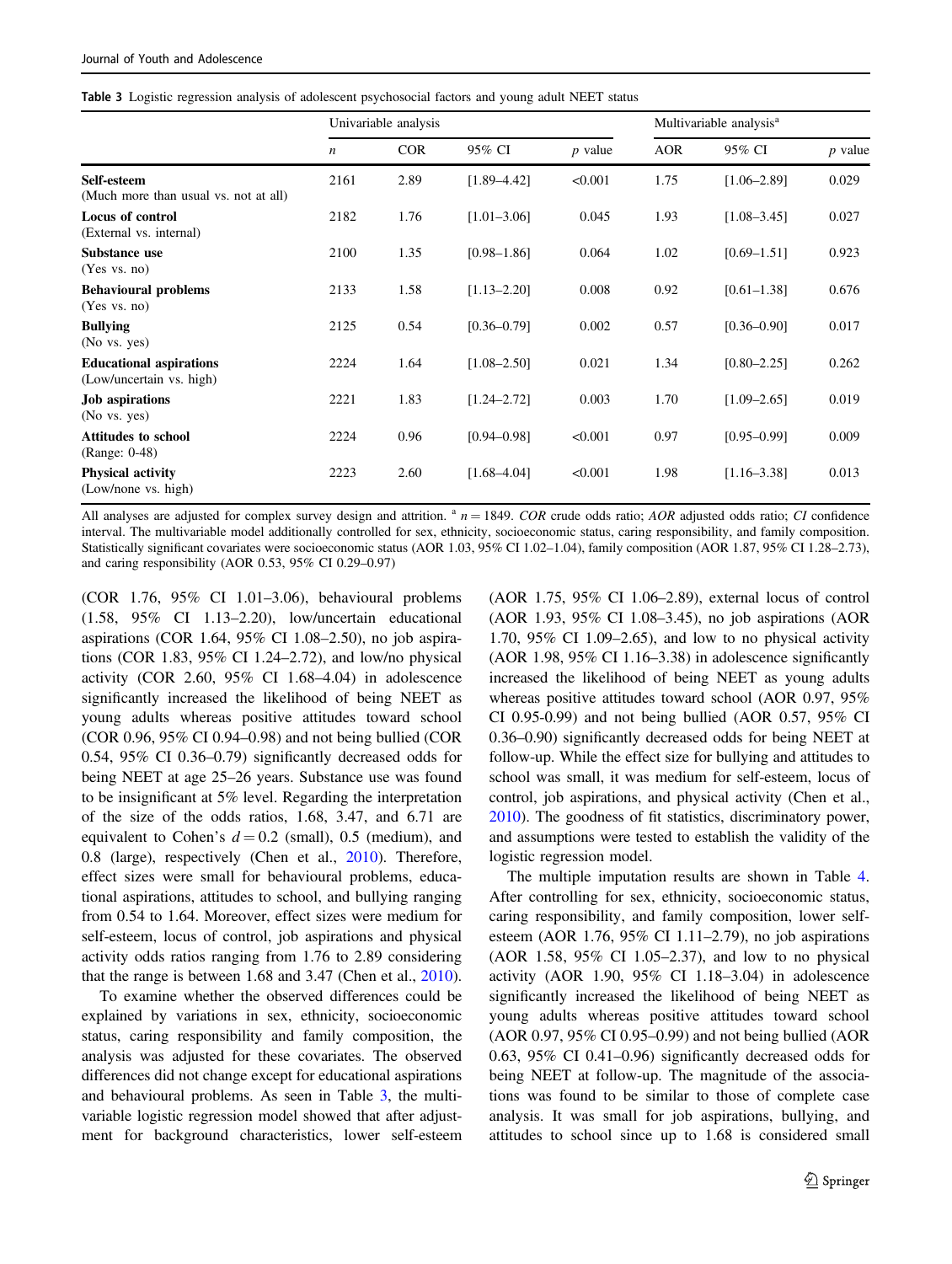<span id="page-7-0"></span>Table 4 Multiple imputation results for the multivariable logistic regression analysis

|      | 95% CI          | <i>p</i> value |
|------|-----------------|----------------|
| 1.76 | $[1.11 - 2.79]$ | 0.016          |
| 1.37 | $[0.76 - 2.46]$ | 0.291          |
| 0.91 | $[0.62 - 1.33]$ | 0.630          |
| 1.14 | $[0.79 - 1.66]$ | 0.481          |
| 0.63 | $[0.41 - 0.96]$ | 0.033          |
| 1.27 | $[0.80 - 2.02]$ | 0.305          |
| 1.58 | $[1.05 - 2.37]$ | 0.026          |
| 0.97 | $[0.95 - 0.99]$ | 0.036          |
| 1.90 | $[1.18 - 3.04]$ | 0.008          |
|      |                 | AOR            |

All analyses are adjusted for complex survey design and attrition. AOR adjusted odds ratio; CI confidence interval,  $n = 2224$ . The model additionally controlled for sex, ethnicity, socioeconomic status, caring responsibility, and family composition. Statistically significant covariates were socioeconomic status (AOR 1.03, 95% CI 1.02–1.04), ethnicity (AOR 0.65, 95% CI 0.44–0.97), sex (AOR 1.50, 95% CI 1.02–2.22), family composition (AOR 1.62, 95% CI 1.13–2.31), and caring responsibility (AOR 0.52, 95% CI 0.30–0.90)

(Chen et al., [2010](#page-10-0)). The magnitude was medium for selfesteem and physical activity since the range is between 1.68 and 3.47 (Chen et al., [2010\)](#page-10-0). The only statistically significant difference between the complete case analysis and the multiple imputation was observed for locus of control. Although it was significant at 5% level in the former, the multiple imputation suggested otherwise (Table 4).

## **Discussion**

Adolescents with common mental health problems have difficulty transitioning from school to further education and employment and end up being 'not in education, employment or training' (NEET) as young adults (e.g., Witt et al., [2019](#page-11-0)). There is a significant care gap as the majority of young people do not access mental health services and receive early intervention (Soneson et al., [2022](#page-11-0)). Considering the long-term consequences of being NEET, a focus on secondary school students with common mental health problems is necessary before they leave compulsory education (Cornaglia et al., [2015](#page-10-0), Soneson et al., [2022](#page-11-0)). Research on to what extent psychosocial factors are associated with later disengagement from education and employment is lacking for this population.

This type of knowledge is needed to develop targeted preventive strategies during secondary schooling. In this study, it was possible to examine longitudinal associations between adolescent psychosocial factors and NEET status in young adulthood among a nationally representative sample of secondary school students with common mental health problems.

Main findings of this study were that having lower selfesteem, external locus of control, no job aspirations, and low to no physical activity significantly increased the likelihood of being NEET at ages 25–26 years whereas not being bullied and having more positive attitudes toward school decreased it for adolescents with common mental health problems. These findings remained significant even after controlling for socioeconomic, individual, and family characteristics in adolescence. Educational aspirations were significantly associated with later NEET status, a consistent finding with previous studies (Duckworth & Schoon, [2012\)](#page-10-0), but its significance disappeared when other factors were taken into account suggesting that having more positive attitudes toward school is a better protective factor for avoiding NEET status although the magnitude is small. Moreover, early labour market engagement which reflects higher job aspirations appear to be a relatively stronger factor in order to avoid entering the NEET category. Previous studies have also emphasized that early job engagement is important for being employed later on (Baert et al., [2017](#page-10-0)) as well as to avoid becoming NEET (Duckworth & Schoon, [2012](#page-10-0)). In addition, one of the perceived barriers of service-seeking youth outside the labour force is indeed the lack of work experience (Ose & Jensen, [2017](#page-11-0)).

Previous studies show that behavioural problems are significantly associated with later NEET status; however, the current study shows that while this is true in the univariable model the association does not hold after adjustment for other factors whereas being bullied appears to be still important which is consistent with the literature (Tayfur et al., [2021\)](#page-11-0). Similar results are found for self-evaluation factors including but not limited to self-esteem and locus of control, with both factors significantly associated with later NEET status regardless of background characteristics. Although the multiple imputation results for the multivariable model suggested that locus of control is not significant, the role of self-evaluations still appears to be important due to self-esteem. There are very few studies in the literature focusing on self-evaluation factors in the NEET context, but they indicate that low self-esteem and external locus of control are significantly associated with being disengaged from education and employment in young adulthood (Mendolia & Walker, [2015\)](#page-10-0). Internal locus of control has been shown to protect disadvantaged youth against becoming NEET (Ng-Knight & Schoon, [2017\)](#page-10-0). Moreover, one of the perceived barriers to education and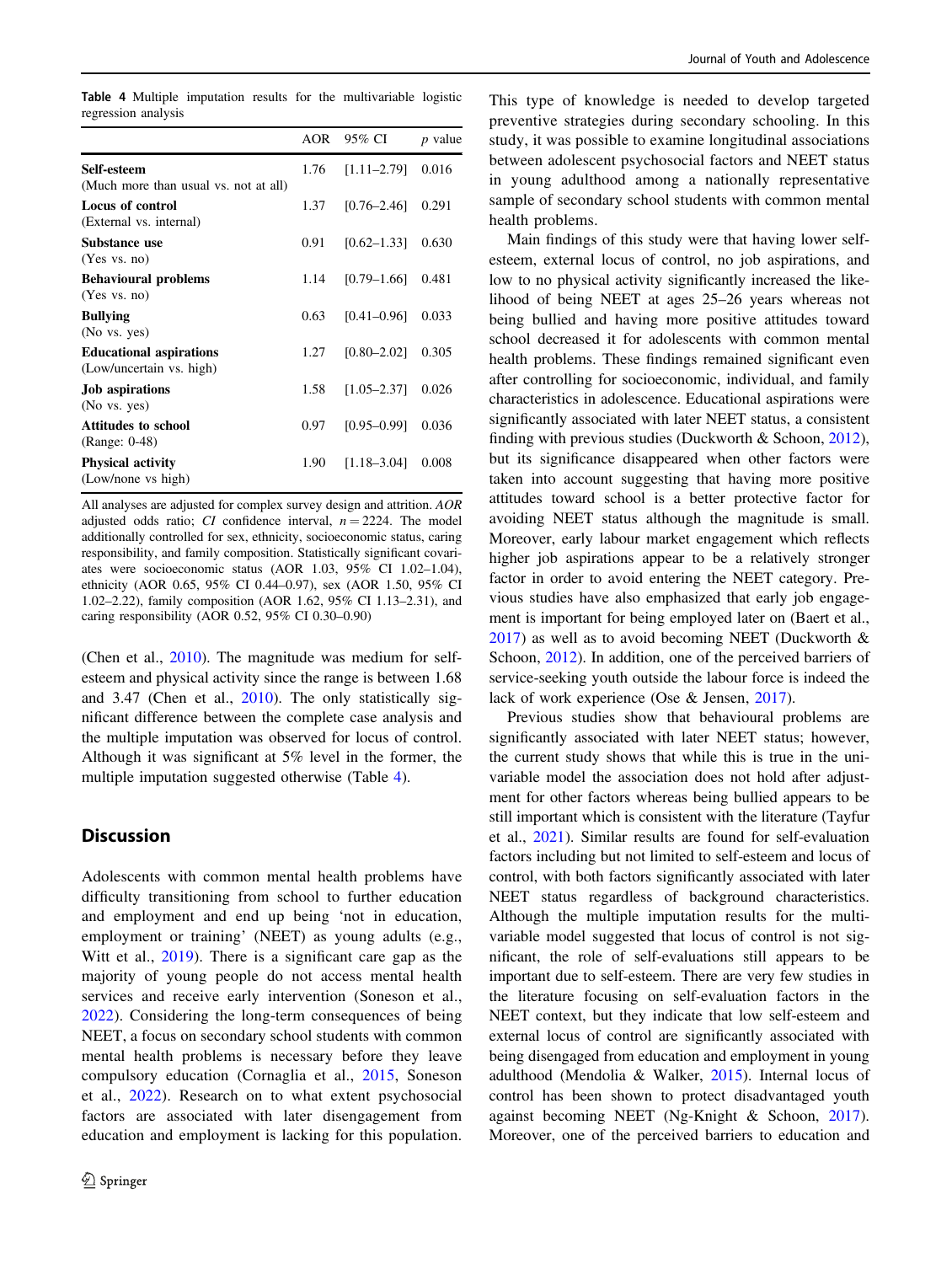employment among service-seeking youth is low selfesteem (Ose & Jensen, [2017\)](#page-11-0).

In this study, physical activity was significantly associated with becoming disengaged from education and employment although this is relatively an overlooked factor in the literature. A recent systematic review has identified only one study for this domain (Tayfur et al., [2021](#page-11-0)). It is important to highlight that physical activity had the strongest magnitude of association with later NEET status over and above background characteristics. Participation in sport is recognized as a unique construct for positive psychosocial development (Bedard et al., [2020](#page-10-0)). It is important to focus on sport participation considering the benefits of physical activity for mental health as well as social competence of youth which can also elevate self-evaluations (Bedard et al., [2020](#page-10-0)). A recent study has showed that higher physical activity at age 15 is positively related to the likelihood of being employed in adulthood suggesting that investments in adolescent physical activity could yield better labour market outcomes (Kari et al., [2021](#page-10-0)). Therefore, sports may be an important supplemental component for mental health related interventions in schools to increase life chances. For instance, a recent innovation called the Game-Changer has been developed in Scotland to increase positive outcomes for vulnerable youth through sports demonstrating the potential for similar intervention strategies (Fitzpatrick et al., [2020](#page-10-0)).

There is an increasing interest in promoting healthy transitions into adulthood through school-based mental health interventions during adolescence (O'Connor et al., [2017\)](#page-10-0). Considering the long-term consequences of being disengaged from education and employment, it is crucial to implement early strategies to prevent vulnerable youth entering the NEET category in the first place as the recurrence rate is also high (Arnold & Baker, [2013\)](#page-10-0). As the findings of the current study supports it is preferable to do this during compulsory education given the difficulties of reaching young adults who are in NEET status because they are not attached to a singular institution. Moreover, interventions of re-engagement of NEET individuals and policy efforts have not been very successful (Hutchinson et al., [2016\)](#page-10-0). It is also suggested that improvement in depressive symptoms among help-seeking young adults do not lead to re-engagement in employment or education (O'Dea et al., [2016\)](#page-10-0). Therefore, preventive efforts should focus on other risk factors at play in order to deliver the most effective and targeted mental health interventions before adolescents leave the school setting.

Secondary schools are uniquely placed to identify mental health needs and provide care and support (Soneson et al., [2022\)](#page-11-0). Given that many adolescents experience subclinical difficulties without receiving treatment, schools can deliver early interventions to equip adolescents with common mental health problems with the skills and competencies that they need to handle the subsequent transition period successfully (O'Connor et al., [2017](#page-10-0), Soneson et al., [2022\)](#page-11-0). School-based mental health provision in the UK is improving and one model of early identification of needs is through screening (Soneson et al., [2022](#page-11-0)). Utilizing any gain from early intervention is dependent upon screening to identify those who require it (Arnold & Baker, [2013\)](#page-10-0). This study shows that prevention and promotion of mental health should have a focus on psychosocial factors. GHQ-12 is applicable in secondary school settings and can be used as a method of universal screening (screening all pupils) (Baksheev et al., [2011\)](#page-10-0). However, relevant screening tools specific to NEET may be developed and implemented to further improve identification and preventive strategies. This may be used as a method of selective screening (screening at-risk pupils) among those with common mental health problems. It is suggested that more than half of those at risk for becoming NEET can be identified by age 14 (Arnold & Baker, [2013](#page-10-0)). Since interventions can be costly, targeted screening for NEET can identify those who will potentially benefit the most (Arnold & Baker, [2013\)](#page-10-0). Therefore, development and implementation of crosscultural screening tools should be encouraged such as the NEET- Hikikomori Risk Factors scale from Japan which also holds a psychosocial focus (Uchida & Norasakkunkit, [2015](#page-11-0)). To our knowledge, there is no such scale available in the UK. These developments should encompass a range of psychosocial factors, particularly the ones identified in this study. Mental health services may be supplemented by screening and fostering for a stronger trajectory of psychosocial wellbeing to encourage resiliency towards developmental tasks in the areas of work and education. Building on resiliency of students could help equip them with the assets to face the challenges that lie ahead once they leave the compulsory school setting and transition into adulthood (O'Connor et al., [2017\)](#page-10-0).

The limitations of this study include that of secondary data analysis such as having no control over the data collected (Trzesniewski et al., [2011](#page-11-0)). Consequently, some of the factors are based on a single item which creates a limitation although efforts are made to ensure their effectiveness based on previous studies or indicators such as the Cronbach's alpha. Moreover, this study could not include self-efficacy–another self-evaluation factor- as part of the interest of psychosocial factors despite its association with later education and employment status (Pinquart et al., [2003](#page-11-0)). The frequency of substance use also could not be included although it is suggested that the amount and frequency of use should be considered along with the use of different substances together when looking at longitudinal associations with education and employment (Tayfur et al., [2021](#page-11-0)). This may explain the current findings regarding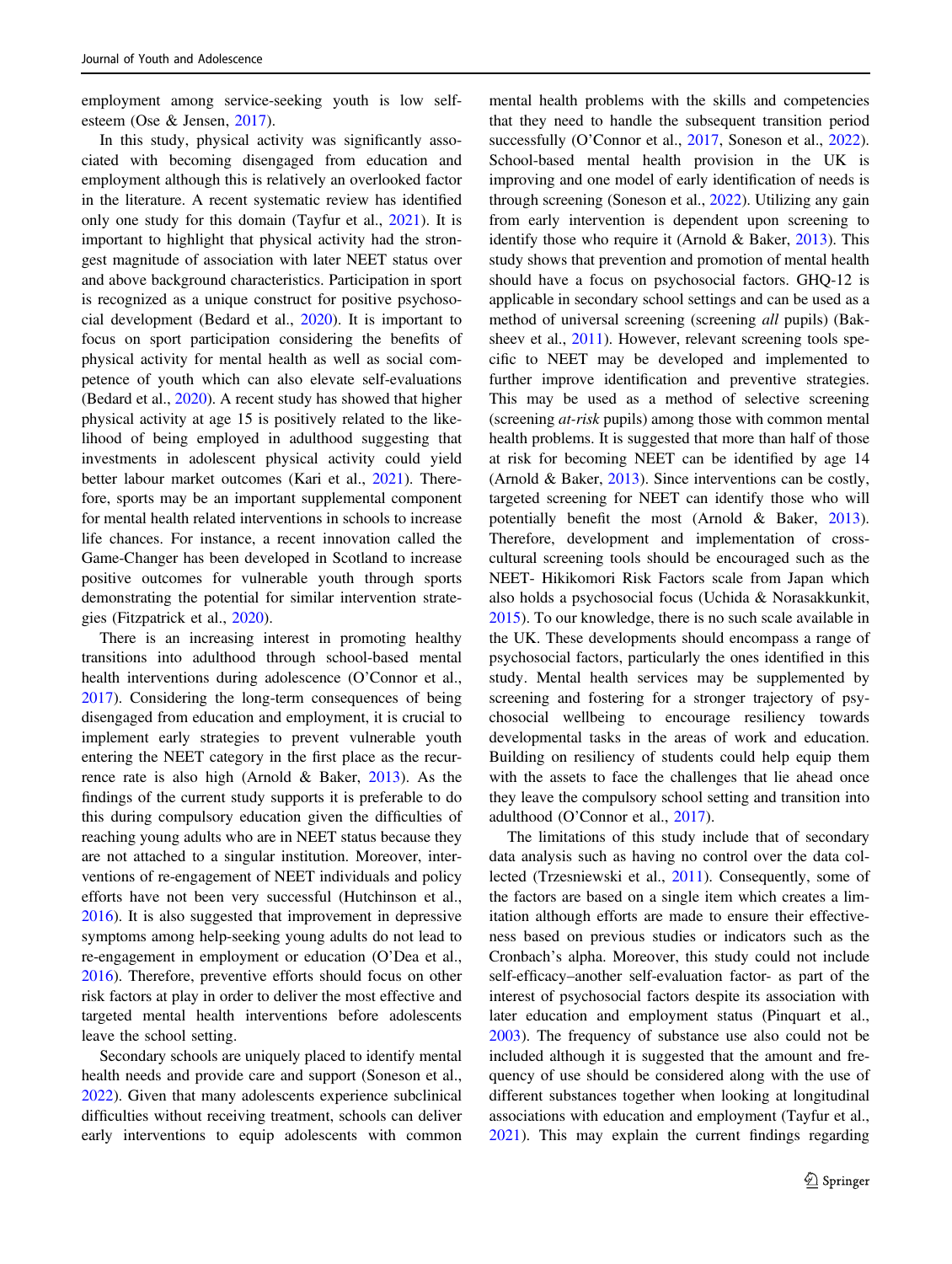substance use and should be considered in future research. Furthermore, both unemployed (without a job and actively seeking work within the last four weeks and are available to start work within the next two weeks) and inactive (without a job and not seeking work within the last four weeks and/or unable to start work in the next two weeks) young adults are considered to be NEET by definition nationally and internationally (Office for National Statistics, [2021](#page-11-0), Eurofound, [2017\)](#page-10-0). Therefore, an individual identified as NEET will always be either unemployed or economically inactive. Studies typically take the approach of classifying someone as NEET for whatever reason as long as they are not in any form of employment or education (e.g., Moore et al., [2015](#page-10-0)). So, unemployed and inactive subcategories such as looking after the home or disabled are grouped together (e.g., Roldós, [2014\)](#page-11-0). However, the factors that predict NEET status may differ for those unemployed and those who are inactive. Therefore, it may provide further insight to examine this issue to better understand the heterogeneity within the group of young adults who are disengaged from education and employment. A study has drawn attention to this by distinguishing inactive NEETs from NEET by referring to them as 'NLFET' (neither in the labour force nor in education or training) and excluding unemployed youth because they are thought to be still a part of the labour force (Ose & Jensen, [2017](#page-11-0)). Unfortunately, the current study could not stratify analysis by subgroups of NEET due to the small number of participants in NEET status. However, this may be a good strategy to consider for future research.

# Conclusion

Research-based knowledge about the relationships between psychosocial factors and poor education and employment outcomes for adolescents with mental health problems is limited. This study identified the associations between adolescent psychosocial factors and later NEET status focusing on secondary school students with common mental health problems. The main findings were that lower selfesteem, external locus of control, low/no physical activity, and no job aspirations in adolescence were associated with an increased likelihood of being in NEET status as young adults whereas positive attitudes toward school and not being bullied were associated with a decreased likelihood for being in this status. This study showed that prevention and promotion of mental health should focus on psychosocial factors. School-based interventions during secondary education focusing on psychosocial factors, particularly physical activity could be helpful in this regard. Overall, these findings indicate that psychosocial factors play an important role in disengagement from education and

employment after compulsory schooling for adolescents with common mental health problems. These study findings encourage provision of targeted mental health support at school, community, and clinical settings to prevent undesired educational and employment outcomes and improve life chances for at-risk youth.

Acknowledgements The authors would like to thank the Department for Education and Centre for Longitudinal Studies for collecting these data and the participants who take part in the study. The authors are also grateful to the UK Data Service for making the data available.

Authors' Contributions SNT conceived of the study, participated in its design and coordination, performed statistical analyses, participated in the interpretation of the data, and drafted the manuscript; SP participated in the conception and design of the study, interpretation of the data, and commented on the manuscript; ASR participated in the design and modeling approach of the study, statistical analyses and interpretation of the data and commented on the manuscript; DM contributed to the interpretation of the data and commented on the manuscript; LIF participated in the conception, design, and coordination of the study; KF participated in the conception, design, and coordination of the study. All authors read and approved the final manuscript.

Funding This study was funded by Lothian National Health Service, and Queen Margaret University, Edinburgh, Scotland through a Ph.D. bursary.

Data Sharing Declaration The dataset analyzed during the current study is available in the UK Data Service repository, [https://doi.org/10.](https://doi.org/10.5255/UKDA-SN-5545-8) [5255/UKDA-SN-5545-8.](https://doi.org/10.5255/UKDA-SN-5545-8)

## Compliance with Ethical Standards

Conflict of Interest The authors declare no competing interests.

Ethical Approval This study used data from the Next Steps cohort study (previously known as Longitudinal Study of Young People in England). Ethical approval for Next Steps was secured by Centre for Longitudinal Studies from the NHS Research Ethics Committee— Reference 14/LO/0096.

Informed Consent No identifiable information was obtained by the authors of this manuscript. Researchers collecting data for the Next Steps dataset obtain informed consent from participants.

Publisher's note Springer Nature remains neutral with regard to jurisdictional claims in published maps and institutional affiliations.

Open Access This article is licensed under a Creative Commons Attribution 4.0 International License, which permits use, sharing, adaptation, distribution and reproduction in any medium or format, as long as you give appropriate credit to the original author(s) and the source, provide a link to the Creative Commons license, and indicate if changes were made. The images or other third party material in this article are included in the article's Creative Commons license, unless indicated otherwise in a credit line to the material. If material is not included in the article's Creative Commons license and your intended use is not permitted by statutory regulation or exceeds the permitted use, you will need to obtain permission directly from the copyright holder. To view a copy of this license, visit [http://creativecommons.](http://creativecommons.org/licenses/by/4.0/) [org/licenses/by/4.0/](http://creativecommons.org/licenses/by/4.0/).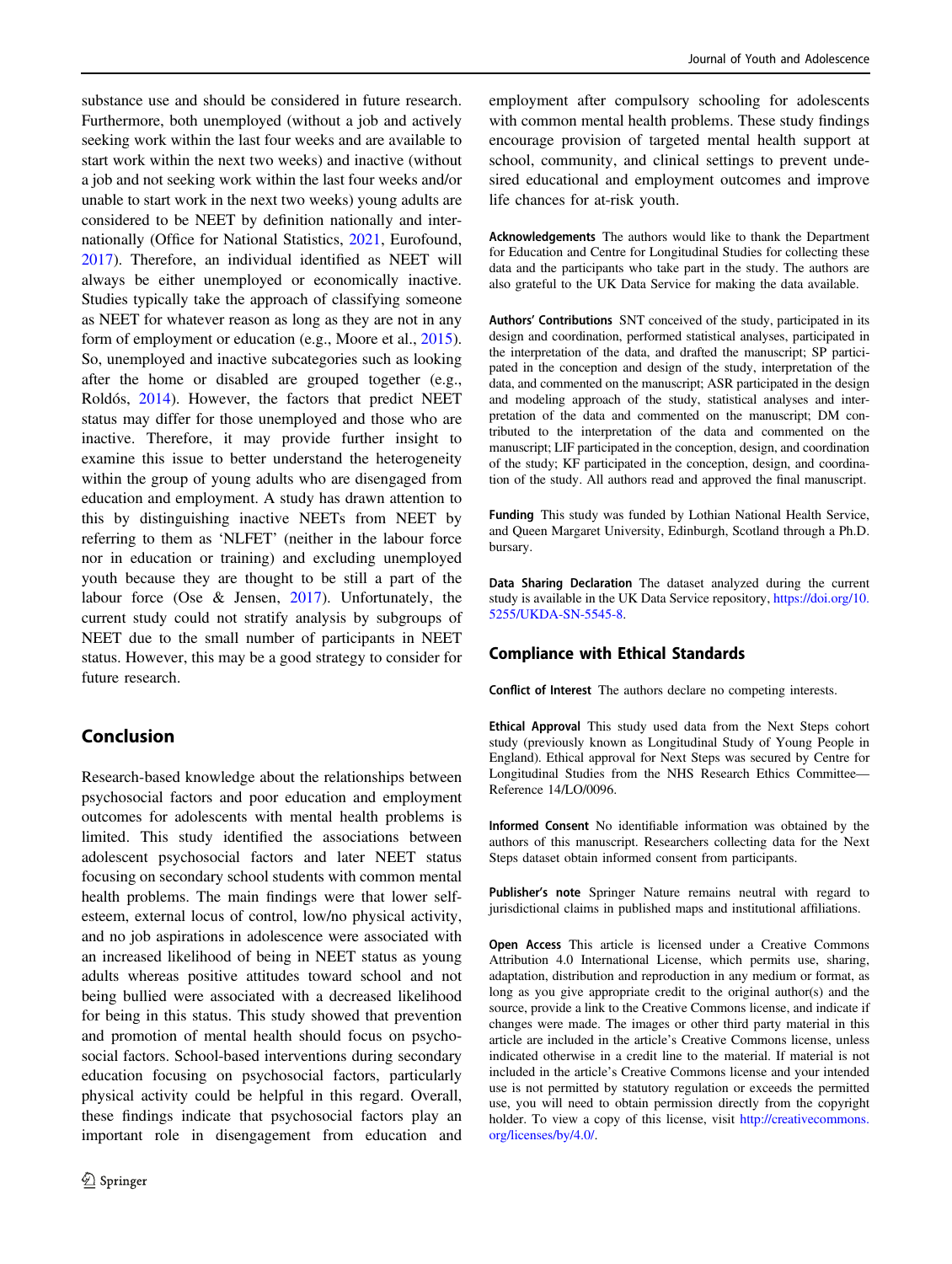## <span id="page-10-0"></span>References

- American Psychological Association. (2020). Psychosocial. In APA Dictionary of Psychology. [https://dictionary.apa.org/psychosocial.](https://dictionary.apa.org/psychosocial)
- Arnett, J. J. (2000). Emerging adulthood: A theory of development from the late teens through the twenties. American Psychologist, 55(5), 469–480. <https://doi.org/10.1037/0003-066X.55.5.469>.
- Arnold, C., & Baker, T. (2013). Becoming NEET. Trentham Books.
- Baert, S., Neyt, B., Omey, E., & Verhaest, D. (2017). Student work, educational achievement, and later employment: A dynamic approach (No. 11127). IZA Discussion Papers.
- Baksheev, G. N., Robinson, J., Cosgrave, E. M., Baker, K., & Yung, A. R. (2011). Validity of the 12-item General Health Questionnaire (GHQ-12) in detecting depressive and anxiety disorders among high school students. Psychiatry Research, 187(1-2), 291–296. <https://doi.org/10.1016/j.psychres.2010.10.010>.
- Balázs, J., Miklósi, M., Keresztény, A., Hoven, C. W., Carli, V., Wasserman, C., Apter, A., Bobes, J., Brunner, R., Cosman, D., Cotter, P., Haring, C., Iosue, M., Kaess, M., Kahn, J. P., Keeley, H., Marusic, D., Postuvan, V., Resch, F., Saiz, P. A., & Wasserman, D. (2013). Adolescent subthreshold-depression and anxiety: psychopathology, functional impairment and increased suicide risk. Journal of Child Psychology and Psychiatry, and Allied Disciplines, 54(6), 670–677. [https://doi.org/10.1111/jcpp.](https://doi.org/10.1111/jcpp.12016) [12016.](https://doi.org/10.1111/jcpp.12016)
- Bedard, C., Hanna, S., & Cairney, J. (2020). A longitudinal study of sport participation and perceived social competence in youth. Journal of Adolescent Health, 66(3), 352–359. [https://doi.org/10.](https://doi.org/10.1016/j.jadohealth.2019.09.017) [1016/j.jadohealth.2019.09.017](https://doi.org/10.1016/j.jadohealth.2019.09.017).
- Chen, H., Cohen, P., & Chen, S. (2010). How big is a big odds ratio? Interpreting the magnitudes of odds ratios in epidemiological studies. Communications in Statistics—Simulation and Computation, 39(4), 860–864. [https://doi.org/10.1080/](https://doi.org/10.1080/03610911003650383) [03610911003650383](https://doi.org/10.1080/03610911003650383).
- Clarke, A., & Lovewell, K. (2021). Adolescent mental health evidence brief 2: The relationship between emotional and behavioural problems in adolescence and adult outcomes. Early Intervention Foundation. [https://www.eif.org.uk/report/adolescent-mental-hea](https://www.eif.org.uk/report/adolescent-mental-health-evidence-brief2-emotional-and-behavioural-problems-in-adolescence-and-adult-outcomes) [lth-evidence-brief2-emotional-and-behavioural-problems-in-a](https://www.eif.org.uk/report/adolescent-mental-health-evidence-brief2-emotional-and-behavioural-problems-in-adolescence-and-adult-outcomes) [dolescence-and-adult-outcomes](https://www.eif.org.uk/report/adolescent-mental-health-evidence-brief2-emotional-and-behavioural-problems-in-adolescence-and-adult-outcomes).
- Clarke, A., Pote I., & Sorgenfrei, M. (2020). Adolescent mental health evidence brief 1: Prevalence of disorders. Early Intervention Foundation. [https://www.eif.org.uk/report/adolescent-mental-hea](https://www.eif.org.uk/report/adolescent-mental-health-evidence-brief-1-prevalence-of-disorders) [lth-evidence-brief-1-prevalence-of-disorders.](https://www.eif.org.uk/report/adolescent-mental-health-evidence-brief-1-prevalence-of-disorders)
- Cornaglia, F., Crivellaro, E., & McNally, S. (2015). Mental health and education decisions. Labour Economics, 33, 1–12. [https://doi.org/](https://doi.org/10.1016/j.labeco.2015.01.005) [10.1016/j.labeco.2015.01.005.](https://doi.org/10.1016/j.labeco.2015.01.005)
- Dorsett, R., & Lucchino, P. (2014). Explaining patterns in the schoolto-work transition: An analysis using optimal matching. Advances in Life Course Research, 22, 1–14. [https://doi.org/10.1016/j.alcr.](https://doi.org/10.1016/j.alcr.2014.07.002) [2014.07.002](https://doi.org/10.1016/j.alcr.2014.07.002).
- Duckworth, K., & Schoon, I. (2012). Beating the odds: exploring the impact of social risk on young people's school-to-work transitions during recession in the UK. National Institute Economic Review, 222, R38–R51. [https://doi.org/10.1177/002795011222200104.](https://doi.org/10.1177/002795011222200104)
- Eurofound. (2017). Living and working in Europe Yearbook 2016. Publications Office of the European Union, Luxembourg.
- Field, A. (2013). Discovering statistics using IBM SPSS statistics. SAGE Publications.
- Fitzpatrick, L. I., Maciver, D., Dempster, L., & Forsyth, K. (2020). Gamechanger: Harnessing football for social change. Journal of Integrated Care. <https://doi.org/10.1108/JICA-09-2019-0043>.
- Fletcher, J. (2013). Adolescent depression and adult labor market outcomes. Southern Economic Journal, 80(1), 26–49. [https://doi.](https://doi.org/10.4284/0038-4038-2011.193) [org/10.4284/0038-4038-2011.193](https://doi.org/10.4284/0038-4038-2011.193).
- Goldman‐Mellor, S., Caspi, A., Arseneault, L., Ajala, N., Ambler, A., Danese, A., & Moffitt, T. E. (2016). Committed to work but vulnerable: Self‐perceptions and mental health in NEET 18‐year olds from a contemporary British cohort. Journal of Child Psychology and Psychiatry, 57(2), 196–203. [https://doi.org/10.1111/](https://doi.org/10.1111/jcpp.12459) [jcpp.12459.](https://doi.org/10.1111/jcpp.12459)
- Graham, J. W., Olchowski, A. E., & Gilreath, T. D. (2007). How many imputations are really needed? Some practical clarifications of multiple imputation theory. Prevention Science, 8(3), 206–213. <https://doi.org/10.1007/s11121-007-0070-9>.
- Gutman, L. M., & Schoon, I. (2018). Emotional engagement, educational aspirations, and their association during secondary school. Journal of Adolescence, 67, 109–119. [https://doi.org/10.1016/j.](https://doi.org/10.1016/j.adolescence.2018.05.014) [adolescence.2018.05.014](https://doi.org/10.1016/j.adolescence.2018.05.014).
- Hutchinson, J., Beck, V., & Hooley, T. (2016). Delivering NEET policy packages? A decade of NEET policy in England. Journal of Education and Work, 29(6), 707–727. [https://doi.org/10.1080/](https://doi.org/10.1080/13639080.2015.1051519) [13639080.2015.1051519.](https://doi.org/10.1080/13639080.2015.1051519)
- Kari, J. T., Pehkonen, J., Tammelin, T. H., Hutri‐Kähönen, N., & Raitakari, O. T. (2021). Childhood physical activity as a labor market investment. Scandinavian Journal of Medicine & Science in Sports, 31(1), 163–183. <https://doi.org/10.1111/sms.13829>.
- Langkamp, D. L., Lehman, A., & Lemeshow, S. (2010). Techniques for handling missing data in secondary analyses of large surveys. Academic Pediatrics, 10(3), 205–210. [https://doi.org/10.1016/j.](https://doi.org/10.1016/j.acap.2010.01.005) [acap.2010.01.005.](https://doi.org/10.1016/j.acap.2010.01.005)
- Lumley T. (2020). Survey: analysis of complex survey samples. R package version 4.0.
- Lundin, A., Hallgren, M., Theobald, H., Hellgren, C., & Torgén, M. (2016). Validity of the 12-item version of the General Health Questionnaire in detecting depression in the general population. Public Health, 136, 66–74. [https://doi.org/10.1016/j.puhe.](https://doi.org/10.1016/j.puhe.2016.03.005) [2016.03.005.](https://doi.org/10.1016/j.puhe.2016.03.005)
- Mangiafico, S. S. (2016). Summary and analysis of extension program evaluation in R, version 1.18.8. [https://rcompanion.org/ha](https://rcompanion.org/handbook/) [ndbook/.](https://rcompanion.org/handbook/)
- Mendolia, S., & Walker, I. (2015). Youth unemployment and personality traits. IZA Journal of Labor Economics, 4(1), 1-26. <https://doi.org/10.1186/s40172-015-0035-3>.
- Mojtabai, R., Stuart, E. A., Hwang, I., Susukida, R., Eaton, W. W., Sampson, N., & Kessler, R. C. (2015). Long-term effects of mental disorders on employment in the National Comorbidity Survey ten-year follow-up. Social Psychiatry and Psychiatric Epidemiology, 50(11), 1657–1668. [https://doi.org/10.1007/](https://doi.org/10.1007/s00127-015-1097-z) [s00127-015-1097-z](https://doi.org/10.1007/s00127-015-1097-z).
- Moore, S. E., Scott, J. G., Thomas, H. J., Sly, P. D., Whitehouse, A. J., Zubrick, S. R. & Norman, R. E. (2015). Impact of adolescent peer aggression on later educational and employment outcomes in an Australian cohort. Journal of Adolescence, 43, 39–49. [https://doi.](https://doi.org/10.1016/j.adolescence.2015.05.007) [org/10.1016/j.adolescence.2015.05.007.](https://doi.org/10.1016/j.adolescence.2015.05.007)
- Ng-Knight, T., & Schoon, I. (2017). Can locus of control compensate for socioeconomic adversity in the transition from school to work? Journal of Youth and Adolescence, 46(10), 2114–2128. <https://doi.org/10.1007/s10964-017-0720-6>.
- O'Connor, M., Sanson, A. V., Toumbourou, J. W., Norrish, J., & Olsson, C. A. (2017). Does positive mental health in adolescence longitudinally predict healthy transitions in young adulthood? Journal of Happiness Studies, 18(1), 177–198. [https://doi.org/10.](https://doi.org/10.1007/s10902-016-9723-3) [1007/s10902-016-9723-3.](https://doi.org/10.1007/s10902-016-9723-3)
- O'Dea, B., Lee, R. S., McGorry, P. D., Hickie, I. B., Scott, J., Hermens, D. F., & Glozier, N. (2016). A prospective cohort study of depression course, functional disability, and NEET status in helpseeking young adults. Social Psychiatry and Psychiatric Epidemiology, 51(10), 1395–1404. [https://doi.org/10.1007/s00127-](https://doi.org/10.1007/s00127-016-1272-x) [016-1272-x](https://doi.org/10.1007/s00127-016-1272-x).